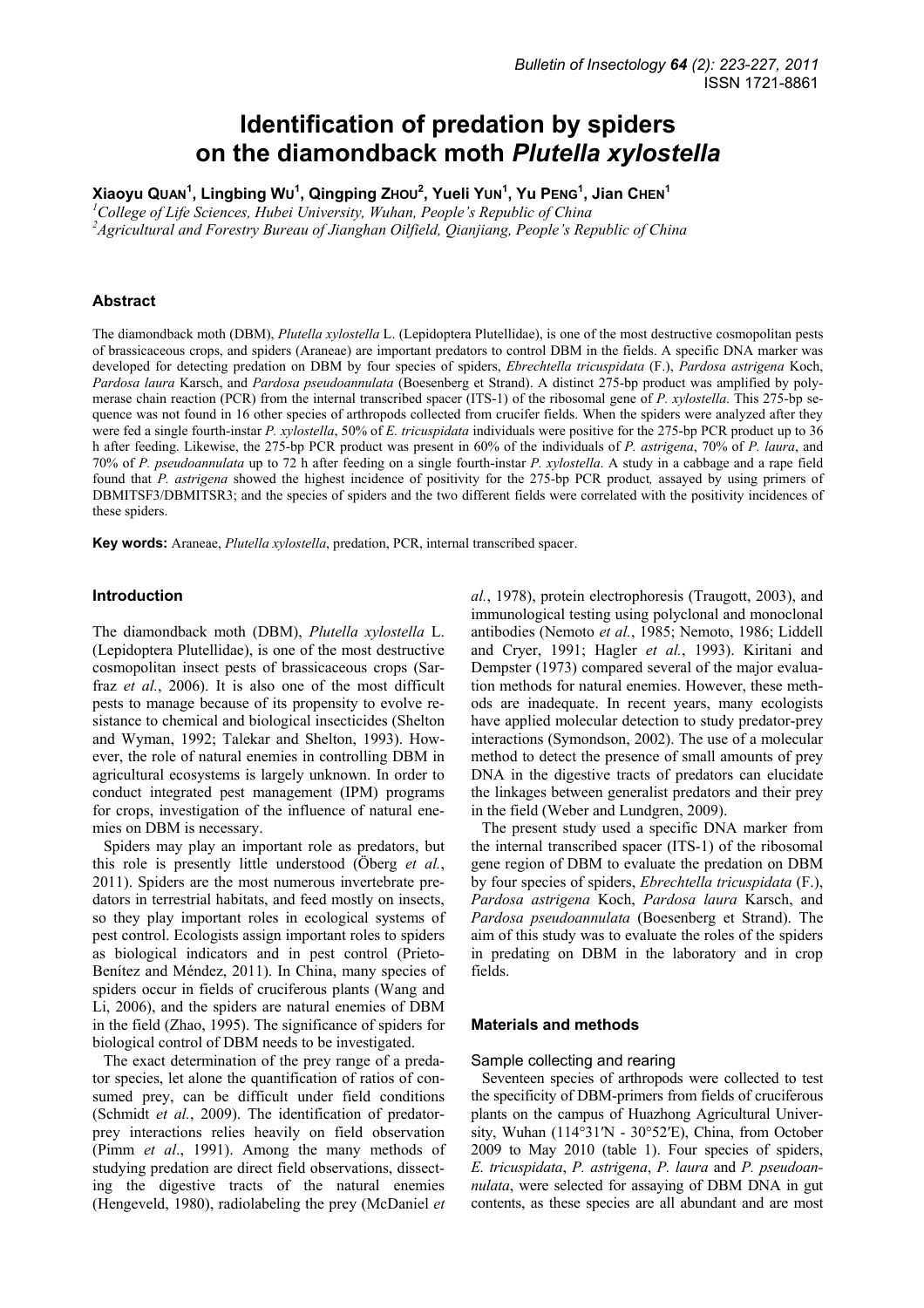|                                                                                            |  |  |  |  |  |  | <b>Table 1.</b> Arthropod species screened by the DBM-specific primers. Positive: having the 275-bp |  |  |  |  |  |
|--------------------------------------------------------------------------------------------|--|--|--|--|--|--|-----------------------------------------------------------------------------------------------------|--|--|--|--|--|
| DBMITSF3/DBMITSR3 PCR product; Negative: lacking the 275-bp DBMITSF3/DBMITSR3 PCR product. |  |  |  |  |  |  |                                                                                                     |  |  |  |  |  |

| Species                                       | Order Family             | Test result |
|-----------------------------------------------|--------------------------|-------------|
| Plutella xylostella (L.)                      | Lepidoptera Plutellidae  | Positive    |
| Spodoptera exigua (Hubner)                    | Lepidoptera Noctuidae    | Negative    |
| Pieris rapae (L.)                             | Lepidoptera Pieridae     | Negative    |
| Lipaphis erysimi (Kaltenbach)                 | Homoptera Aphididae      | Negative    |
| Eurydema gebleri Kolenati                     | Hemiptera Pentatomidae   | Negative    |
| Apis florea F.                                | Hymenoptera Apidae       | Negative    |
| Tetramorium caespitum (L.)                    | Hymenoptera Formicidae   | Negative    |
| Phyllotreta striolata (F.)                    | Coleoptera Chrysomelidae | Negative    |
| Colaphellus bowringi Baly                     | Coleoptera Chrysomelidae | Negative    |
| Acrida cinerea (Thunberg)                     | Orthoptera Acrididae     | Negative    |
| Gryllus chinensis Weber                       | Orthoptera Gryllidae     | Negative    |
| Eristalis tenax $(L)$                         | Diptera Syrphidae        | Negative    |
| Drosophila melanogaster Meigen                | Diptera Drosophilidae    | Negative    |
| Ebrechtella tricuspidata (F.)                 | Araneae Thomisidae       | Negative    |
| Pardosa astrigena Koch                        | Araneae Lycosidae        | Negative    |
| Pardosa laura Karsch                          | Araneae Lycosidae        | Negative    |
| Pardosa pseudoannulata (Boesenberg et Strand) | Araneae Lycosidae        | Negative    |

likely to affect the dynamics of DBM in the field (Song *et al*., 1999). The DBM were fed with cabbages. The spiders were kept individually in clear Plexiglas® enclosures  $(5.0 \times 5.0 \times 7.5 \text{ cm}, \text{ length} \times \text{width} \times \text{height})$ (SAIFU Inc., Ningbo, Zhejing, China) and fed with adults of *Drosophila melanogaster* Meigen. All arthropods were reared at  $25 \pm 0.5$  °C, 60-70% RH and under laboratory conditions of 13L:11D photoperiod.

### DNA extraction and the selection of the primers

For species-specific tests, DNA was extracted from the whole body of each arthropod. All arthropods were fasted and provided with only water for 72-96 hours before the extraction of DNA. The DNA was extracted from the whole body by standard phenol-chloroform extraction (Kocher *et al.*, 1989). After the DNA concentrations were measured spectrophotometrically, the final concentrations were diluted to 50 ng/ul.

The efficacy of diagnostic DNA markers for gutcontent analysis of predators depends on a number of properties, including species specificity and a level of sensitivity sufficient to detect the product for reasonable periods of time after feeding on prey (Ma *et al.*, 2005). Eukaryotic ribosomal RNA genes (rDNA) are arranged in clusters repeated in tandem, each cluster containing the conserved genes for 18S, 5.8S, and 28S ribosomal RNAs (Mukha *et al*., 2000). This means that unique primers for amplification from a wide range of species can be developed. In contrast to rDNA regions, the non-coding rDNA spacer sequences are highly variable between species (Hackett *et al*., 2000). In our study, 17 species of arthropods were chosen to test the specificity of DBM-specific primers. The 275-bp DBMITSF3/DBMITSR3 PCR product was not detected in any of the species except DBM. Therefore, speciesspecific markers can be successfully developed for the detection of predation on DBM.

The primers that were described by Ma *et al.* (2005) to amplify a part of specific ITS-1 sequences from DBM DNA, i.e., a distinct 275-bp fragment, were modified and improved in the present study. The primer pairs are as follows:

DBMITSF3 5'-CTGCGGAAGGATCATTAACG-3' DBMITSR3 5'-ATGCGGTGGATGAGTGACG-3'.

## Specificity test of DBM-specific primer and PCR amplification of ITS-1 gene

Two primers, DBMITSF3 and DBMITSR3, for screening the ITS-1 region of DBM and DNA from 17 species of arthropods were used for the specificity test. Polymerase chain reaction amplifications were performed in 25 µl reaction volumes, containing 2.5 µl of 10x reaction buffer, 1.5 µl of 25 mM  $MgCl<sub>2</sub>$  (Promega), 0.5 µl each of forward primer (50 ng/ $\mu$ l) and reverse primer (50 ng/ $\mu$ l), 0.5  $\mu$ l dNTPs (15 mM), and 0.16  $\mu$ l of 5.5 U/ $\mu$ l Taq DNA polymerase (Promega) and 10  $\mu$ l (500 ng) resuspended DNA. After 5 min at 95 °C, 35 amplification cycles were run, including denaturing at 94 °C for 30 s, annealing at 54 °C for 30 s, and extension at 72 °C for 1 min. The final extension was carried out for 5 min at 72 °C. PCR amplification always included DBM DNA and water (no DNA) as positive and negative controls, and the samples that indicated poor quality were excluded from the study. Eight microliters of PCR products were electrophoresed on 1.2% agarose gels at 110 mA, stained with ethidium bromide, and observed under UV light.

## Detection of the period of DBM DNA in feeding experiments

Feeding experiments were designed to determine whether DBM DNA could be detected after the spiders (*E. tricuspidata*, *P. astrigena*, *P. laura* and *P. pseudoannulata*) consumed DBM with specific primers. Fieldcollected spiders were fed with *D. melanogaster* for at least 2 weeks before the test. Mature spiders were selected for the assay. Each spider was fasted for 7 days and then allowed to consume one or two fourth-instar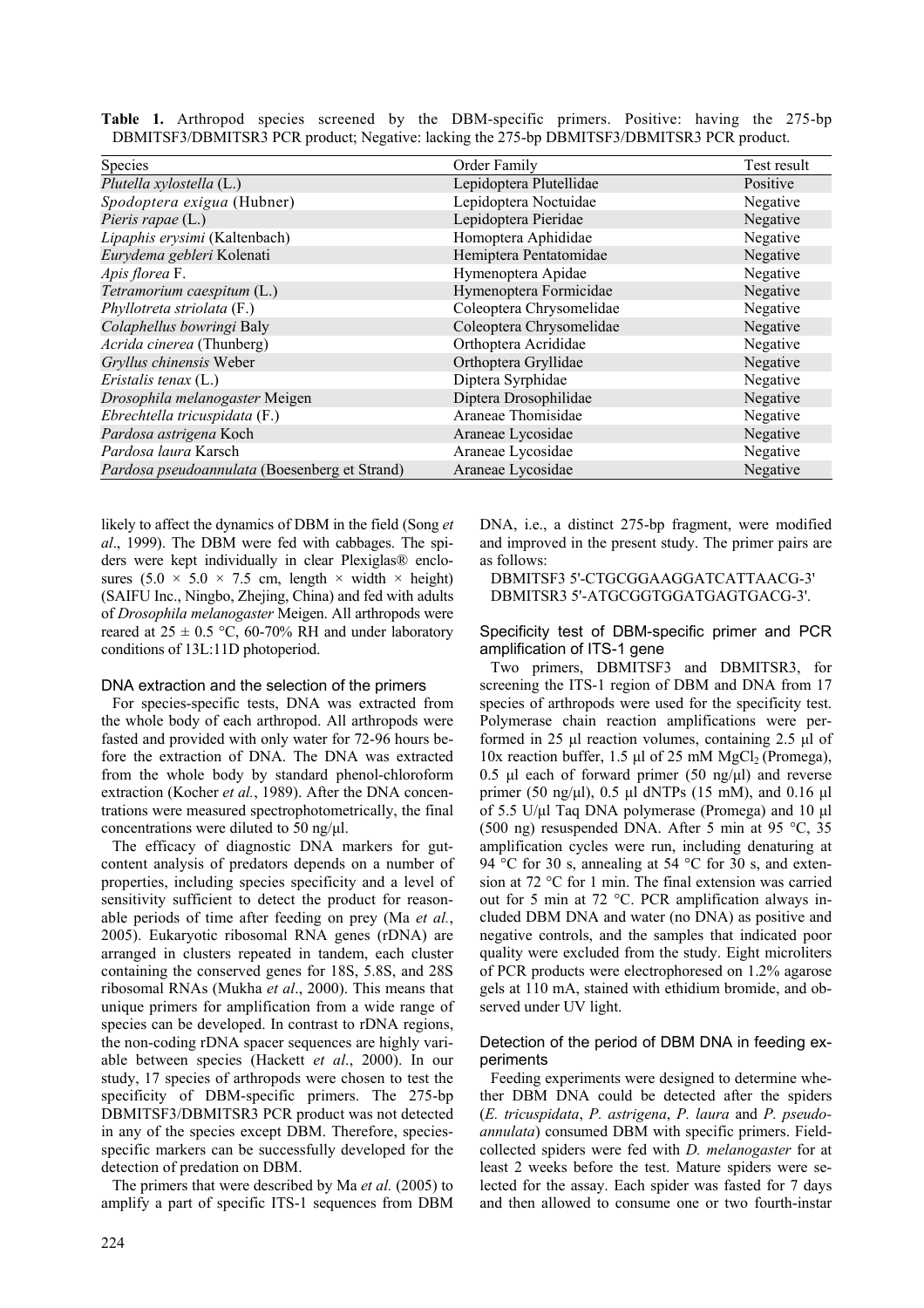DBM. Control spiders were fed with *D. melanogaster* only. Once the spiders had completely consumed one DBM larva, they were either immediately frozen  $(t = 0)$ or held without prey for 2, 4, 6, 8, 16, 24, 36, 48, 72 or 96 h and then frozen at −20 °C for subsequent molecular assay.

Collection of the spiders and estimation of the densities of DBM and the spiders in the fields

To further explore whether DBM was preyed upon by the spiders in the fields, four species of spiders (*E. tricuspidata*, *P. astrigena*, *P. laura*, and *P. pseudoannulata*) were collected from cabbage and rape fields on the campus of Huazhong Agricultural University, in October 2010. Ten spiders of each species were randomly selected and stored in Eppendorf tubes at −20 °C before DNA extraction. Meanwhile, we investigated the densities of DBM and the spiders in the cabbage and rape fields. The densities of DBM were estimated by counting the number of DBM larvae on 30 randomly selected plants. The densities of the spiders were defined as the number of individuals found along 30 m of two adjacent rows (about 30  $m<sup>2</sup>$  of crop), using methods similar to Ma *et al.* (2005). The DNA of the spiders was extracted as described above. The predation incidences were determined by PCR, using the 275-bp DBMITSF3/DBMITSR3 PCR product.

## Statistical analysis

Variables influencing the incidences of positivity of the spiders, including DBM density, crop type, and predator species, were evaluated in a multinomial logistic regression. Statistical analyses were performed with SPSS for Windows (version 14.0; SPSS Inc., Chicago, IL, USA).

#### **Results**

Specificity of primers and detection periods

The 275-bp DBMITSF3/DBMITSR3 PCR product was successfully amplified in *P. xylostella*. This fragment was not found in the DNA samples from the other 16 species of arthropods evaluated (table 1).

A time-course analysis was performed, where the spiders were assayed, using primers of DBMITSF3/DBMITSR3, at various time periods after consuming prey (figure 1). DBM DNA was detected in all individuals of all species of spiders up to 24 h, with a 100% incidence of positivity of the spiders (figure 2). The 275-bp PCR product could be detected in the wolf spiders, *P. astrigena*, *P. laura* and *P. pseudoannulata*, for up to 48 h. The detection periods for wolf spiders were longer than those of the crab spider (*E. tricuspidata*) (figure 2). The halflife (the time after feeding at which only half of the individuals tested positive for the target species; Greenstone and Hunt, 1993) for detection of DBM DNA using the primers DBMITSF3/DBMITSR3 was 36 h for *E. tricuspidata*. The half-life for the three species of wolf spiders (*P. astrigena*, *P. laura* and *P. pseudoannulata*) was 72 h.



**Figure 1.** Agarose gel showing the 275-bp DBMITSF3/DBMITSR3 PCR products amplified from *P. pseudoannulata* fed on a single fourth-instar DBM larva for 0, 8, 16, 24, 36, 48, 72 and 96 h at 24 °C. Negative control (CK) was water.



**Figure 2.** The positive percentage of the spiders after feeding on *P. xylostella* for different time periods, assayed by using the primers of DBMITSF3/DBMITSR3 (n = 10). Et: *E. tricuspidata*; Pa: *P. astrigena*; Pl: *P. laura*; Pp: *P. pseudoannulata.*

#### Field results

In the two fields, DBM was found to be the most abundant lepidopteran insect, followed by *P. laura* and *P. astrigena*. The density of DBM in the cabbage field was nearly five times higher than in the rape field. In the cabbage field, *P. astrigena* and *P. laura* were abundant, and their densities were much higher than those of the other two species of spiders. In the rape field, *P. laura* was the most abundant species, and its density was higher than those of the other three species of spiders (table 2).

Of the spiders collected from the cabbage field, *P. astrigena,* assayed using the DBMITSF3/DBMITSR3 primers, showed the highest incidence of positivity for DBM DNA, followed by *P. laura.* Of the spiders from the rape field, *P. laura* showed the highest positivity incidence for DBM DNA (table 2). Therefore, the most effective natural enemies of DBM in the cabbage and rape fields were *P. astrigena* and *P. laura* respectively. The multinomial logistic regression showed that the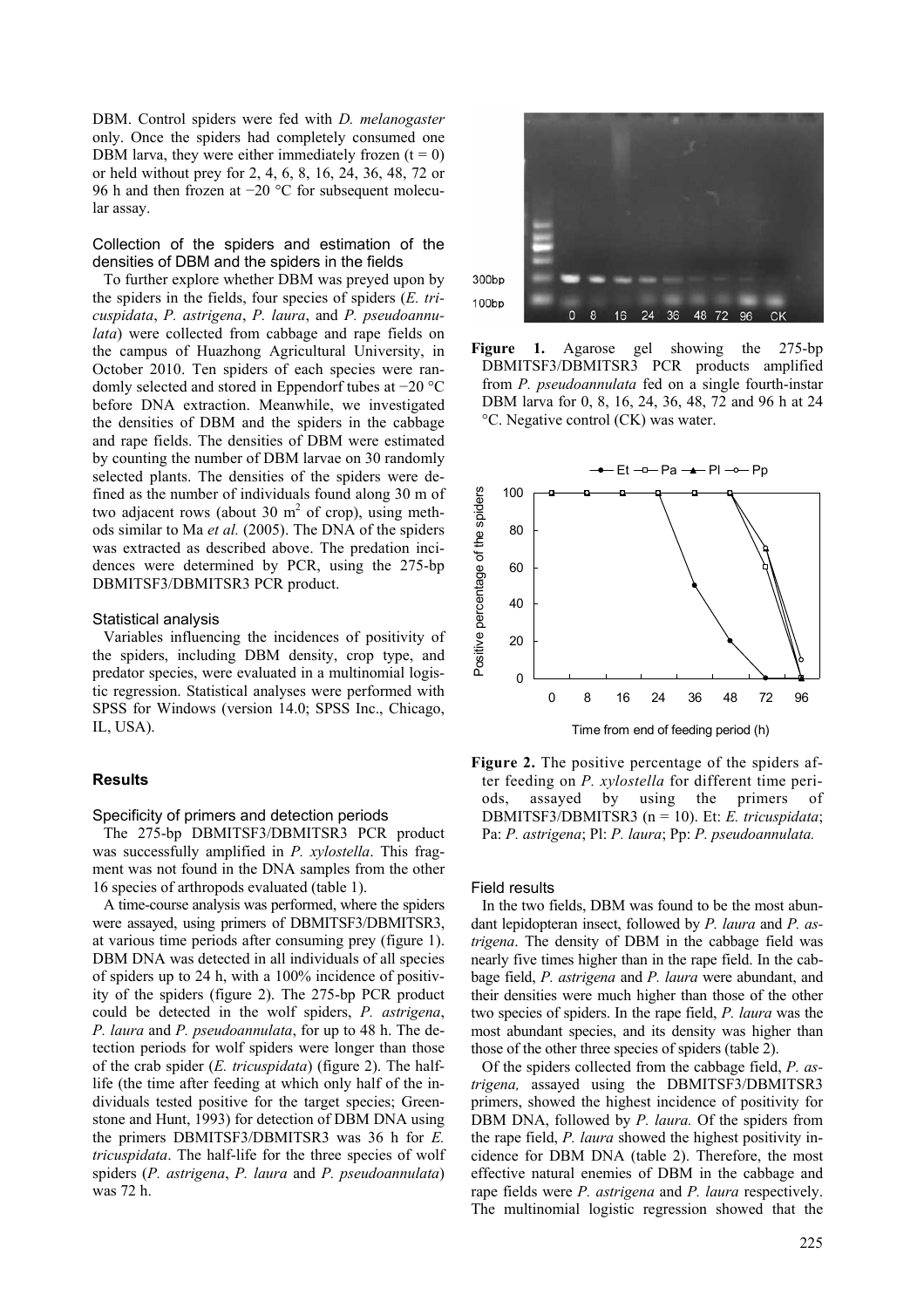| Species of arthropods |                | Cabbage field   | Rape field    |                |  |  |
|-----------------------|----------------|-----------------|---------------|----------------|--|--|
|                       | Density        | $%$ positive    | Density       | % positive     |  |  |
| P. xylostella         | $14.3 \pm 2.2$ |                 | $2.4 \pm 0.5$ |                |  |  |
| E. tricuspidata       | $0.7 \pm 0.3$  | $20.0 \pm 11.1$ | $2.2 \pm 0.7$ | $11.5 \pm 5.0$ |  |  |
| P. astrigena          | $4.3 \pm 0.5$  | $44.2 \pm 6.6$  | $2.5 \pm 0.7$ | $16.5 \pm 6.0$ |  |  |
| P. laura              | $3.0 \pm 0.6$  | $40.0 \pm 11.2$ | $5.2 \pm 0.8$ | $28.7 \pm 4.5$ |  |  |
| P. pseudoannulata     | $0.4 \pm 0.2$  | $5.0 \pm 5.0$   | $1.0 \pm 0.3$ | $9.2 \pm 3.2$  |  |  |

**Table 2.** Densities (mean ± SD) of *P. xylostella* and spiders in fields of two crops, and percentage of spiders that were positive for the 275-bp PCR product, assayed by using DBMITSF3/DBMITSR3 primers.

species of spiders and the two different fields were significantly correlated with the positivity incidences of these spiders (four species of spiders:  $\chi^2 = 43.586$ , P < 0.001; two fields:  $\chi^2$  = 5.116, P = 0.024).

# **Discussion**

Evaluation of the frequency of predation on prey by DNA techniques requires an understanding of the persistence of detectable prey DNA in the gut of each predator species (Ma *et al.*, 2005). Parameters such as temperature, starvation period before feeding, and subsequent feeding on alternative prey, or the lack of it, have profound effects on the detection periods (Agustí *et al.*, 1999). In our study, the feeding test demonstrated that a single DBM could be detected in *E. tricuspidata*  for at least 24 h, and in *P. astrigena*, *P. laura* and *P. pseudoannulata* for at least 48 h in 100% of the predators tested. One advantage of the use of primers to detect DNA is that the rates at which the target sequences break down during digestion are likely to be far less variable than is the case for different protein epitopes (Agustí *et al.*, 2003). The latter may be either labile or refractory to digestion, resulting in detection periods varying from almost instantaneous denaturing to survival for many days (Symondson, 2002). In this study, the detection periods for the three species of wolf spiders were longer than that for the crab spider, which indicates that the rates of digestion and absorption may vary among spiders from different families.

The field results demonstrated that the spiders predate intensively on DBM. Harwood *et al*. (2001; 2003) found that linyphiids locate their webs in areas of high collembolan density in the field, and these invertebrates represent a potentially major food resource. Increased density of Collembola in response to the addition of detritus can lead to increased numbers of spiders and other predators (Halaj and Wise, 2002); contrariwise, removal of spiders can cause the numbers of Collembola to increase (Lawrence and Wise, 2000).

Our results clearly showed a relatively high incidence of positivity for DBM DNA of all the spiders except *P. pseudoannulata*, as assayed by the DBMITSF3/DBMITSR3 primers. The positivity incidence of *P. astrigena* for the occurrence of the 275-bp PCR product was the highest among the spiders in the cabbage field. Similarly, the positivity incidence of *P. laura* for the occurrence of the 275-bp PCR product was the highest among those found for spiders in the rape field (table 2). This indicated that *P. astrigena* and *P. laura* are most likely to choose DBM as an alternative prey, and that these species are effective natural enemies for pest control in the fields. Meanwhile, the species of spiders and the two different fields were correlated with the incidences of positivity of these spiders. One possible explanation is that the densities of DBM and of the species of spiders in different crop fields can vary widely. Nemoto (1986) showed that the application of methomyl might cause a resurgence of the moth population, through stimulation of the reproductive potential and differential mortality between predators and prey. We suggest that *P. astrigena* and *P. laura* may be the key DBM predators, important natural enemies of DBM, and potentially useful for biological control.

# **Acknowledgements**

This study was supported by the National Natural Science Foundation of China (No: 31071895, 30970405) and the Natural Science Fund of Hubei Province (2008CDA082). We are grateful to two anonymous reviewers for their comments and suggestions to the manuscript. We also thank Dr. Janet W. Reid (Biological consulting and editing services, JWR Associates, New York, USA) to help us edit the English for the manuscript.

## **References**

- AGUSTÍ N., DE VICENTE M. C., GABARRA R., 1999.- Development of sequence amplified characterized region (SCAR) markers of *Helicoverpa armigera*: a new polymerase chain reaction-based technique for predator gut analysis.- *Molecular Ecology*, 8: 1467-1474.
- AGUSTÍ N., SHAYLER S. P., HARWOOD J. D., VAUGHAN I. P., SUNDERLAND K. D., SYMONDSON W. O. C., 2003.- Collembola as alternative prey sustaining spiders in arable ecosystems: prey detection within predators using molecular markers.- *Molecular Ecology*, 12: 3467-3475.
- GREENSTONE M. H., HUNT J. H., 1993.- Determination of prey antigen half-life in *Polistes metricus* using a monoclonal antibody-based immunodot assay.- *Entomologia Expermentalis et Applicata*, 68: 1-7.
- HACKETT B. J., GIMNIG J., GUELBEOGO W., 2000.- Ribosomal DNA internal transcribed spacer (ITS2) sequences differentiate *Anopheles funestus* and *An. rivulorum*, and uncover a cryptic taxon.- *Insect Molecular Biology*, 4: 369-374.
- HAGLER J. R., BROWER A. G., TU Z., BYRNE D. N., BRADLEY-DUNLOP D., ENRIQUEZ F. J., 1993.- Development of a monoclonal antibody to detect predation of the sweet potato whitefly, *Bemisia tabaci*.- *Entomologia Experimentalis et Applicata*, 68: 231-236.